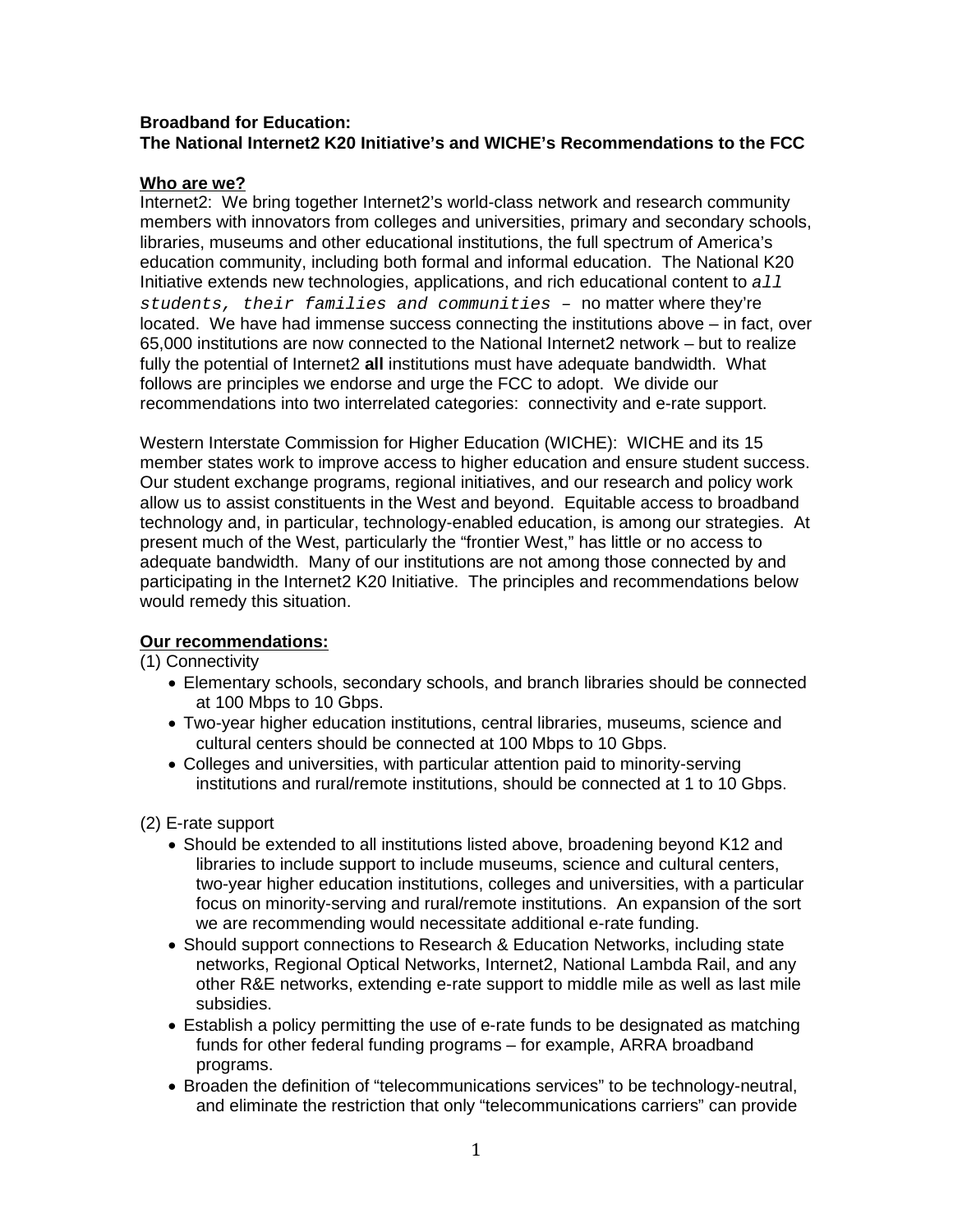telecommunication services. Funding should support the most affordable and effective solution, which in parts of the country may be lease-to-own fiber, dark fiber, or wireless purchased by a school, library, college or museum.

• Broaden the definition of "eligible use." Specifically, (1) rules should not regulate who uses a school network as in many communities schools could/should be a center for community education, and (2) rules should not limit the use of broadband as solely "conduit to the Internet."

### **Who's connected via the Internet2 K20 Initiative?**

**State education networks in 39 states that comprise:** K–12 Schools Libraries Colleges and Universities Community or Vocational Colleges Health Care Organizations **77** Museums Science Centers Public Radio, TV or Streaming Media Performing Arts Organizations Zoos, Aquariums, Parks and Reserves **66083 total institutions connected** *as of 19 November 2009*

# **Closing the Digital Divide: What real broadband connections will enable:**

Bringing together Internet2's world class network and membership with innovators from colleges and universities, primary and secondary schools, libraries, museums and other educational institutions, the K20 Initiative extends new technologies, applications and rich educational content to *everyone*—no matter where they're located. K20 participants can:

**Access rich media libraries** – Super fast connections bring unique, engaging content as close as a click—such as the growing number of streaming media programs offered by the ResearchChannel consortium.

**Use sophisticated scientific instruments remotely in real time** – Electron microscopes, radio telescopes and vast networks of undersea sensors—like those used in the Neptune project—are no longer reserved for researchers with doctorate degrees. K20 participants around the country can visualize and manipulate real-time data from NASA satellites overhead or NOAA oceanography instruments on the ocean floor.

**Experience virtual classes and journeys of discovery** – High speed, high definition video-conferencing expands the curriculum for schools with limited staff, delivers inservice education to those who can't travel to get it and exposes explorers of all ages to exotic worlds they could never otherwise touch.

**Interact with the experts** – Write songs with a New York musician, observe doctors in an operating room, ask an oceanographer if he's afraid of sharks, learn Mandarin Chinese from a native speaker, or hold a live forum with your Congressional Representative in far away Washington D.C.

**Share ideas and friendship all around the world** – Connect with fellow learners